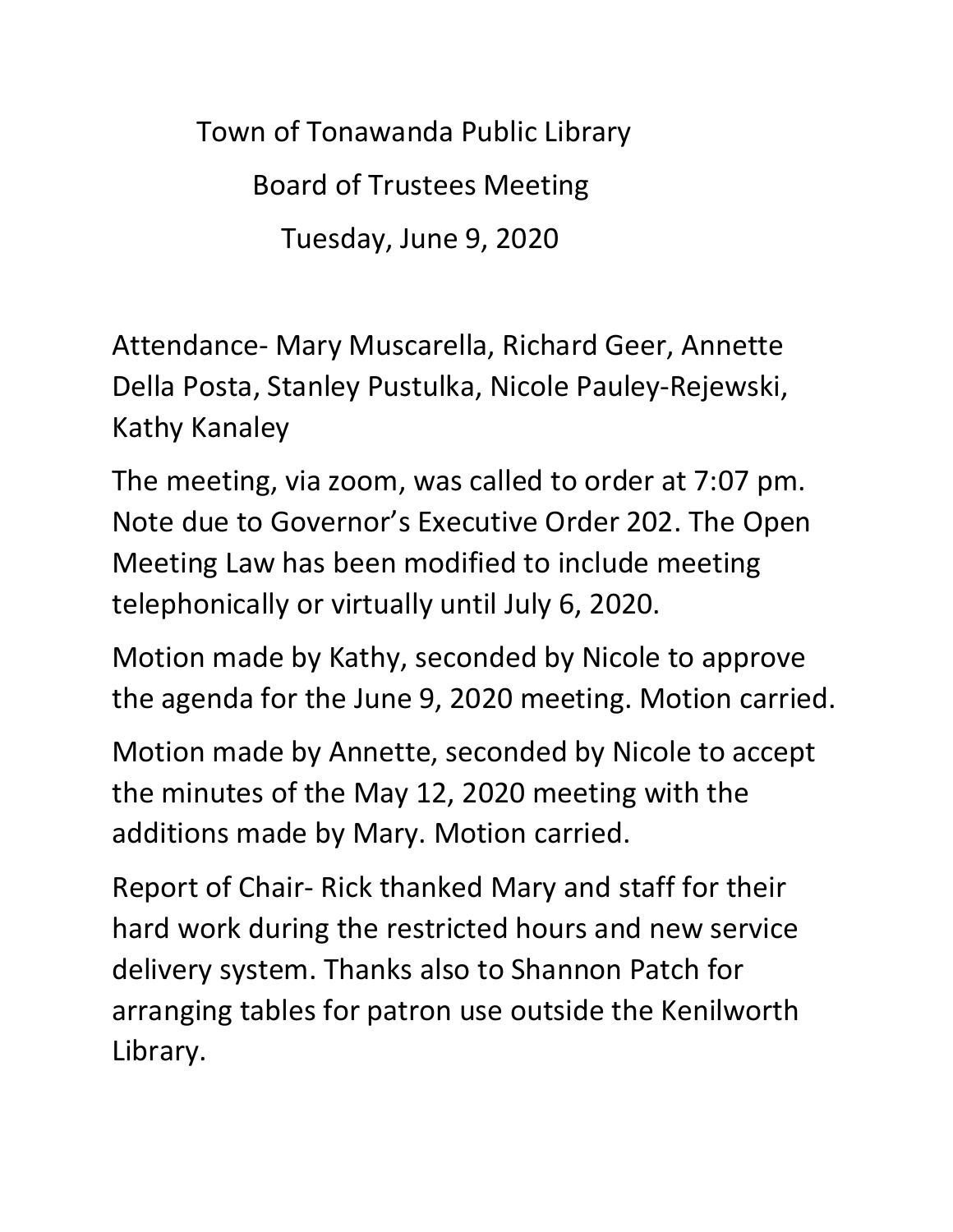Treasurer's report and bill payment reviewed.

Report of Director- Mary commented on the success of book ordering and curbside delivery. Most of the items ordered are adult materials with many patrons expressing their gratitude for the libraries reopening.

We will continue with Storytime on Facebook and Mary's online book club and add Social Saturdays and At-Home challenges to engage patrons.

Virtual staff meetings held by Mary with staff who also attended a number of pertinent webinars.

Work is ongoing in the new "Flex Space" with the TV and computer equipment in storage at Central.

Boiler installation at Kenmore is not yet complete.

ShoreTel maintenance contact decision pending.

Mary will attend a virtual meeting held by Central to discuss the next phase of reopening. Required equipment from Central has not yet been delivered. The Board supports Mary's decision to reopen slowly with reduced hours of operation and patron services. There is no use of community room expected. Mary is working with Adam, our maintenance worker, as he is responsible for keeping both buildings clean.